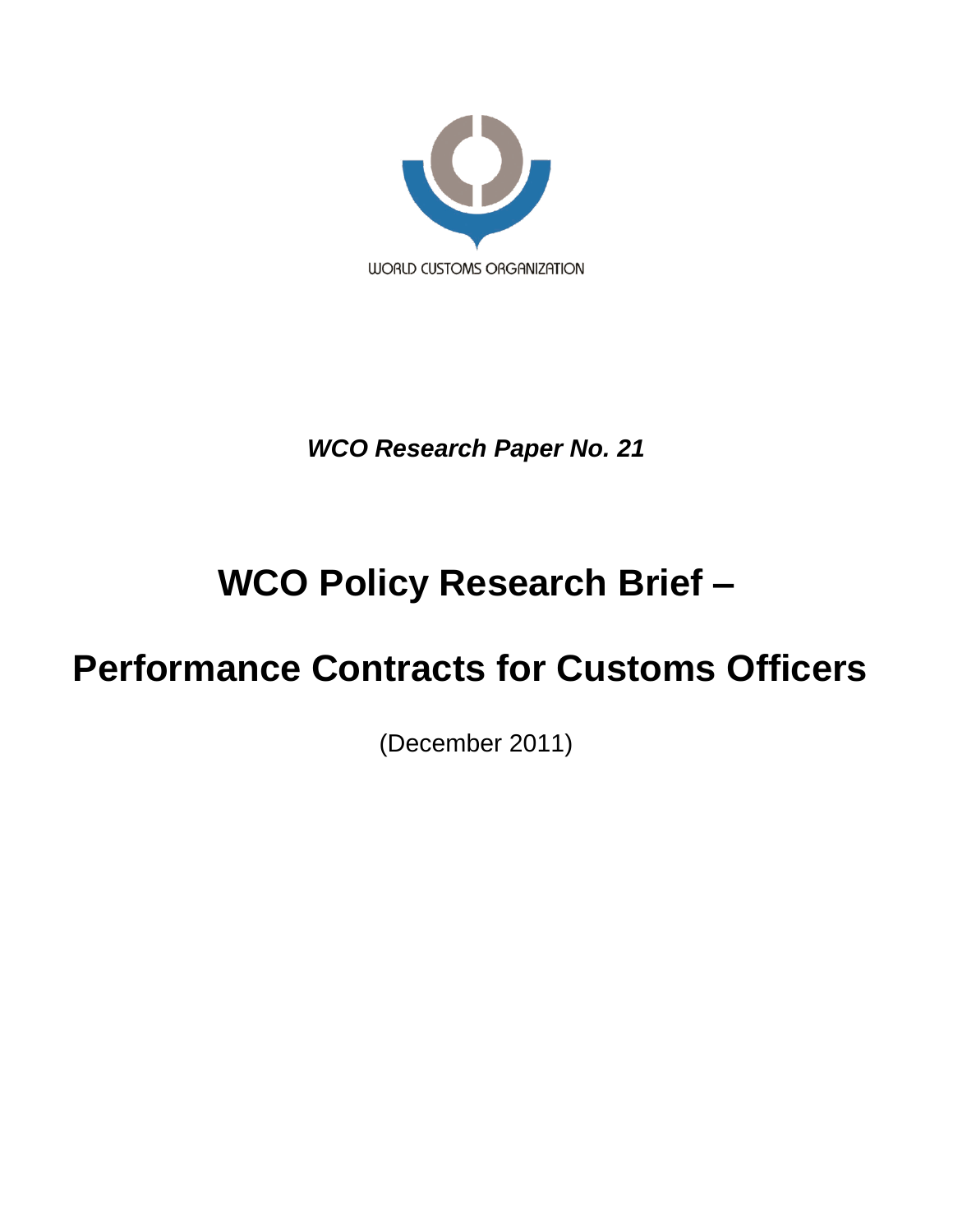## **Abstract**

The Annex of this WCO Policy Research Brief is a replication of the performance contract between the Cameroon Customs Director General and frontline Customs officers at the port of Doula, Cameroon. The performance contract contains the eight indicators that formed the basis of evaluation of Customs officer performance. The performance contracts experiment in Cameroon has resulted in further evidence that measurement and benchmarking using social scientific methodology can significantly contribute to the success of capacity building, reform, and modernization, and indeed is essential to that success.

## **Key words**

Measurement, Performance Contracts, Cameroon Customs

## **Acknowledgements**

The Performance Contract presented in the Annex was elaborated by the women and men of Cameroon Customs. The WCO Policy Research Brief was written by Thomas Cantens and Robert Ireland of the WCO Research and Strategies Unit.

## **Disclaimer**

The Performance Contract is published with the permission of Cameroon Customs. The specific parameters within Rating Scale are omitted for reasons of confidentiality. The views and opinions presented in this policy research brief are those of the authors and do not necessarily reflect the views or policies of the WCO or WCO Members.

## **Note**

All WCO Research Papers are available on the WCO public website: [www.wcoomd.org.](http://www.wcoomd.org/)

-----------------------

Copyright © 2011 World Customs Organization. All rights reserved. Requests and enquiries concerning translation, reproduction and adaptation rights should be addressed to copyright@wcoomd.org.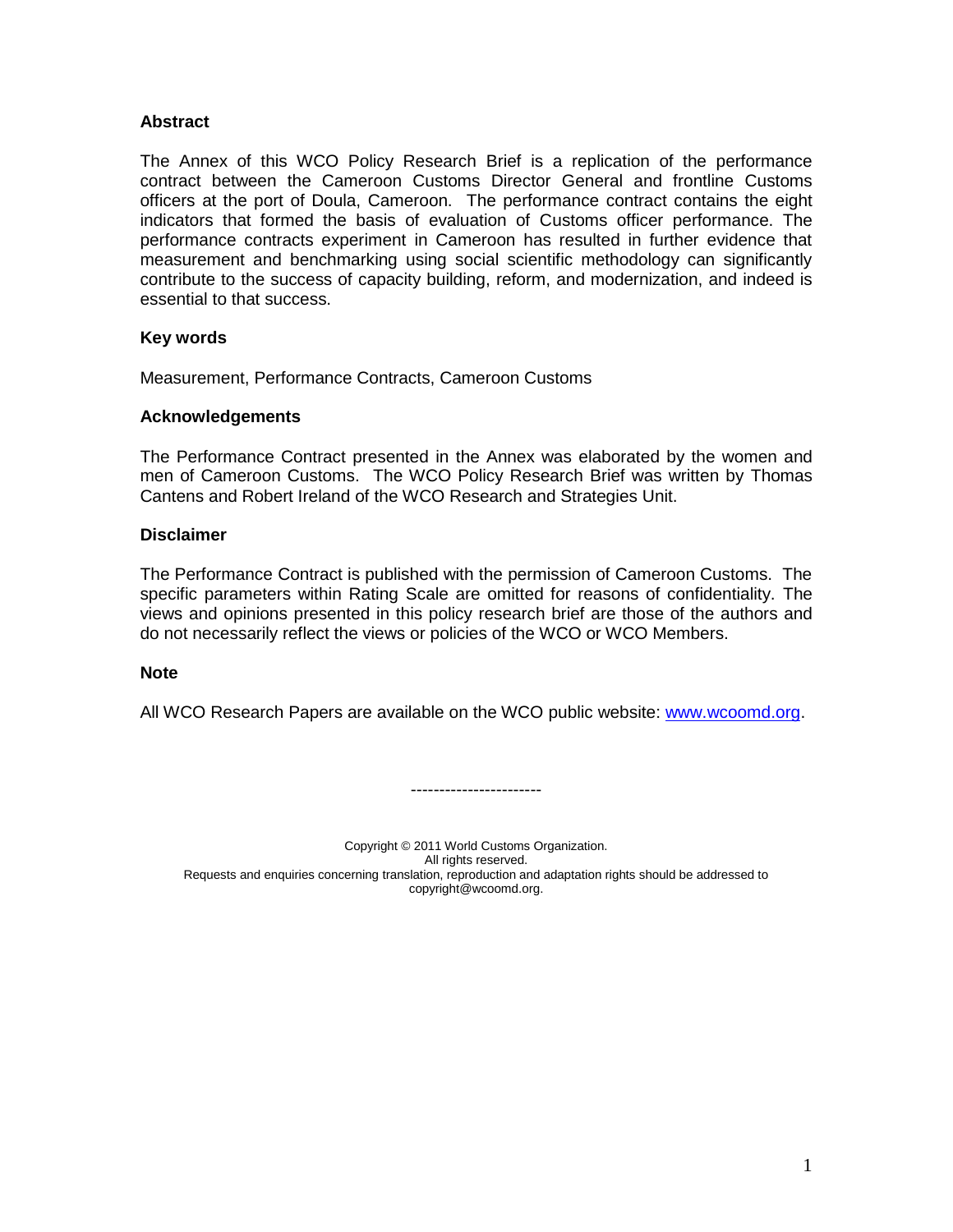## **Introduction**

Several WCO stakeholders have requested the publication of the formal performance contract text agreed to by the Cameroon Customs Director General (Ms. Minette Libom Li Likeng) and frontline Customs officers at the port of Doula, Cameroon. The Annex of this WCO Policy Research Brief is a replication of the performance contract<sup>1</sup> elaborated by Cameroon Customs and which contains the eight indicators that formed the basis of evaluation of Customs officer performance. The primary purpose of publishing the contract is to share with the global Customs community the model language and specific indicators that were used to closely monitor individual officers, and sustainably build the Customs administration's effectiveness and efficiency capacity.

## **The Cameroon Customs Performance Contracts Experiment**

In 2007, Cameroon Customs deployed the United Nations Conference on Trade and Development's (UNCTAD) Automated System for Customs Data (ASYCUDA) as a major step in a strategic reform and modernisation initiative. ASYCUDA enabled the administration to systematically track the processing of each consignment and to measure multiple criteria, such as compliance with the deadline for recording consignee manifests (Cantens, Raballand, and Bilangna, 2010).

In 2010, as a continuation of the reform, Cameroon Customs introduced *performance contracts* signed by the Director General and frontline officers. The objective was to break down the asymmetry of information available to the leadership and staff by comprehensively measuring the actions and behaviours of Customs officers operating at two Douala port bureaus using indicators extracted from ASYCUDA. The results from this experiment continue to be encouraging. On matters such as revenue collection, anti-corruption, and trade facilitation, the participating Cameroon Customs bureaus generated better results after contracting than before and also better results than one counterfactual bureau on comparable topics (Ibid).

## **Conclusion**

 $\overline{a}$ 

The results of the performance contracts experiment are further evidence that measurement and benchmarking using social scientific methodology can significantly contribute to the success of capacity building, reform, and modernization, and indeed is essential to that success. The launching pad for this is an automated Customs clearance system that can assist in more easily gathering and analyzing data. This initiative confirms that social scientific experiments can and should be tested in the Customs context. The experiment ensured that the indicators were not chosen arbitrarily or without lucid consideration of their relevance to the objectives of this particular Customs administration. Moreover, measurement should be tailored to the specific political, economic, and administrative conditions within both a Customs administration and the country itself.

 $1$  The Annex is translated into English from the original French.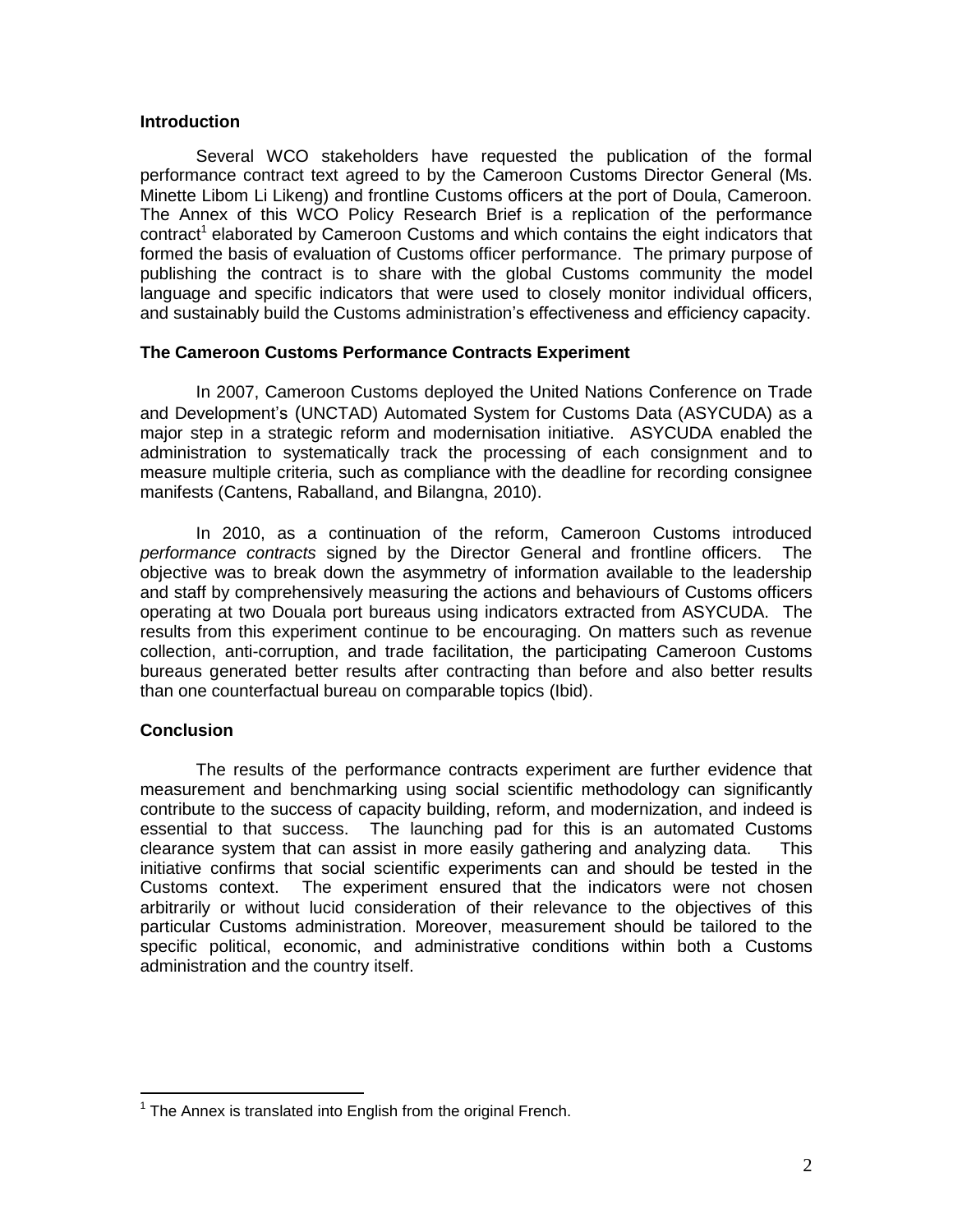## **Performance Contract between the Director-General of Cameroon Customs and inspector XXX from the Douala Port I office**

# **1. Contracting parties**

The contracting parties to this Contract are the Director-General of Cameroon Customs, hereinafter referred to as "the Director", on the one hand, and inspector XXX, hereinafter referred to as "the inspector", on the other.

# **2. Objectives of Cameroon Customs and of the performance contract**

The future of Customs lies within a global context of growth in and diversification of trade flows. Whatever short-term developments may result from economic crisis, the globalization of economic flows, and in particular of trade in goods, is now a reality. It is this globalization that has formed the basis of world growth in recent years. This trend has been accompanied by economic opening-up, and the emergence both culturally and politically of new geographic zones, and has been beneficial in many ways.

Globalization of trade may, however, entail risks. Growth in world trade and new communications technologies may be factors in the development of fraud.

Customs administrations are confronted with what can appear to be a trade-off between trade facilitation and enforcement. Yet empirical studies have shown that, with better targeting of fraud and risks, trade facilitation and enforcement are not incompatible - on the contrary.

Cameroon Customs has been overhauling its structures, working methods, IT system and management style for a number of years now. Since 1 January 2007, full automation of procedures has allowed transparency and post-clearance control.

Cameroon Customs has, moreover, been collecting monthly performance indicators since 2008 to improve the effectiveness of checks and to facilitate trade. The process undertaken by Cameroon Customs is unique in having made *controlling the performance of the service* a key element of reform at a very early stage.

For the past few years, Cameroon Customs has been striving to improve the quality of service for users. A service culture is intended to permeate the entire service, from organization through to the expected behaviours of officers. Users must be able to recognize that processes have been facilitated and simplified with a more accessible, reactive administration which plays its full part in the country's economic competitiveness.

The modernization of Customs clearance aims to make Cameroon Customs more efficient so as to offer a high-quality service to companies, improvement the effectiveness of checks and enhance the work of officers.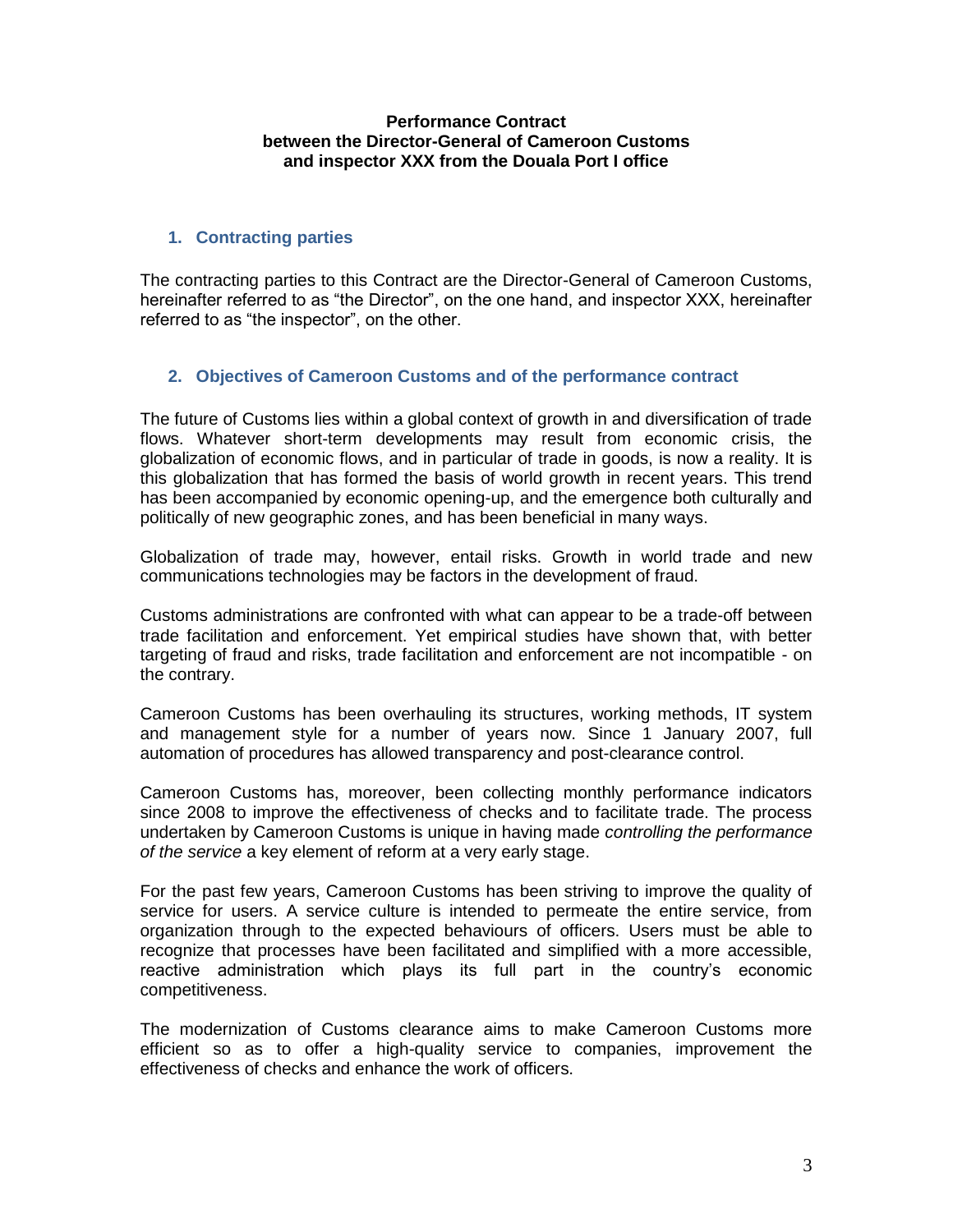This approach implies:

- rationalizing the internal organization of Customs offices and procedures;

- defining and implementing an overhauled control chain by increasing the use of modern audit, risk analysis and targeting methods, and taking the level of reliability of operators into account;

- improving the professionalism of certain tasks, such as audit, procedure management, the supervision and implementation of controls, and informing users, thanks to a professional training plan geared to the new Customs clearance occupations.

This contract is part of this vision. It is an agreement specifying mutual obligations to achieve results, aiming to improve the efficiency of Cameroon Customs. It is designed above all as a *tool of dialogue* promoting problem-solving and creating the conditions for a dynamic of progress within Cameroon Customs.

## **3. Performance measurement and methods**

In order to reconcile trade facilitation with effective enforcement, eight indicators have been drawn up (four per category) to form the basis of evaluation of the inspector's performance.

## **List of indicators**

## **Objective 1: Accelerating clearance**

Indicator 1: percentage of declarations assessed within 0 days

Indicator 2: percentage of declarations assessed within 5 days and more

Indicator 3: percentage of non-assessed declarations

Indicator 4: percentage of declarations in the yellow channel adjusted via an offsetting entry by the inspector who carried out the assessment out of the declarations

**Objective 2: Improving the effectiveness of enforcement**

Indicator 5: percentage of the amount of adjustments against the amounts of declarations entered in the system

Indicator 6: percentage of adjustments greater than X CFA francs against the total number of adjustments of declarations in the red channel

Indicator 7: percentage of adjustments less than Y CFA francs against the total number of adjustments of declarations in the red channel

Indicator 8: percentage of declarations rerouted from the yellow channel to the red channel which have been adjusted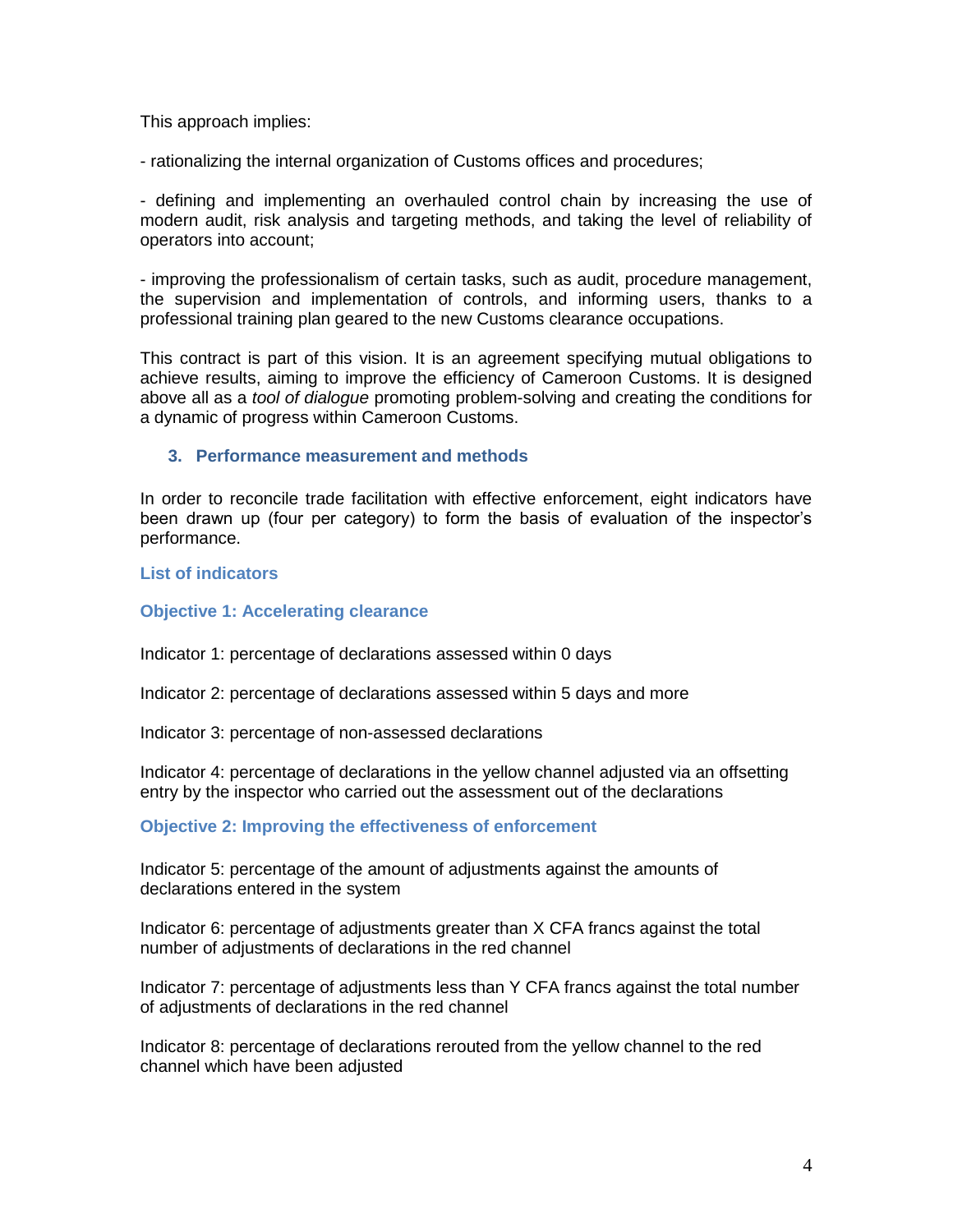# **Method of calculating inspector's performance**

These indicators exist or have been recalculated monthly since January 2007, thus providing reliable basis indicators based on thousands of observations by each office. Median values have been calculated for all of these indicators (attached in annex to the performance contract).

The table below defines the rating allocated to each indicator based on the experience of the past three years. These will be used to calculate a composite indicator of performance.

This table will be revised every 3 months for all inspectors in the same office in order to take account of office performance trends.

The contract has been completed 100% if all the indicators reach level 3 (good).

The ratings are as follows:

- average (2) corresponds to the median or to performance less than  $X_1\%$  above the median,
- poor (1) corresponds to a level of performance below the median,
- good (3) corresponds to a level of performance at least  $X_1$ % but less than  $X_2$ % above the median,
- very good (4) corresponds to a level of performance at least  $X_2$ % above the median,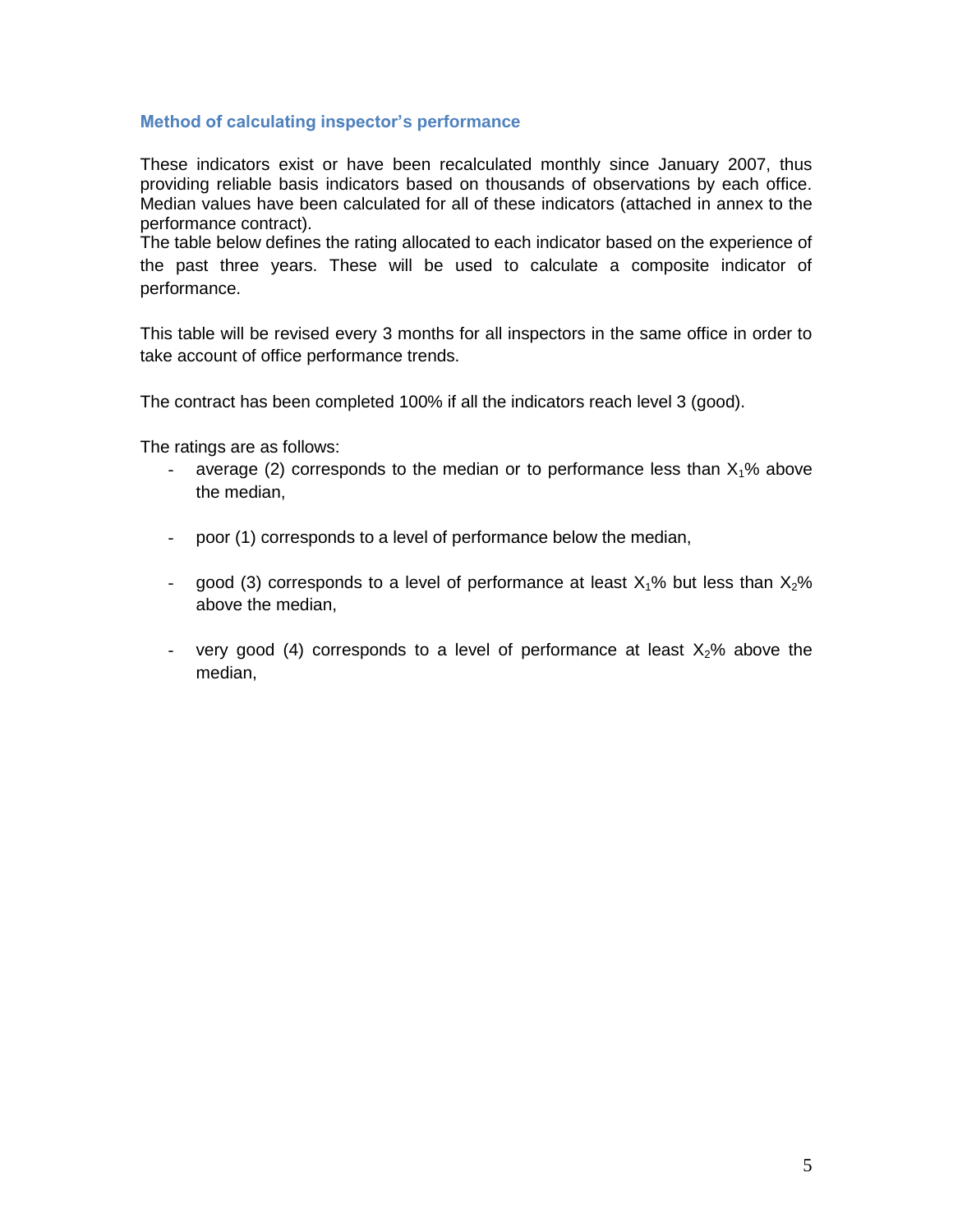|             | <b>Rating scale</b>                                          |           |          |             |  |  |
|-------------|--------------------------------------------------------------|-----------|----------|-------------|--|--|
|             | Poor= $1$                                                    | Average=2 | $Good=3$ | Very good=4 |  |  |
| Indicator 1 |                                                              |           |          |             |  |  |
| Indicator 2 | (for confidentiality reasons, values are not included in the |           |          |             |  |  |
|             | this paper)                                                  |           |          |             |  |  |
| Indicator 3 | Average = median of the past years to median + $X_1\%$       |           |          |             |  |  |
| Indicator 4 |                                                              |           |          |             |  |  |
|             | Poor $=$ $\leq$ median                                       |           |          |             |  |  |
| Indicator 5 | Good = median + $X_1$ % to median + $X_2$ %                  |           |          |             |  |  |
| Indicator 6 |                                                              |           |          |             |  |  |
| Indicator 7 | Very good = Median + $X_2$ %                                 |           |          |             |  |  |
| Indicator 8 |                                                              |           |          |             |  |  |

The table below indicates the values corresponding to each category by indicator.

The table below shows the method of calculating the completion of the contract.

|                                            |                        | Calculation of percentage of completion<br>of contract |                                         |
|--------------------------------------------|------------------------|--------------------------------------------------------|-----------------------------------------|
|                                            | Rating by<br>indicator | Level<br>considered<br>completion of<br>contract       | Percentage of<br>completion of contract |
| Indicator 1                                |                        | 3                                                      | $C1 = A1/3$                             |
| Indicator 2                                |                        | 3                                                      | $C2 = A2/3$                             |
| Indicator 3                                |                        | 3                                                      | $C3 = A3/3$                             |
| Indicator 4                                |                        | 3                                                      | $C4 = A4/3$                             |
| Indicator 5                                |                        | 3                                                      | $C5 = A5/3$                             |
| Indicator 6                                |                        | 3                                                      | $C6 = A6/3$                             |
| Indicator 7                                |                        | 3                                                      | $C7 = A7/3$                             |
| Indicator 8                                |                        | 3                                                      | $C8 = A7/3$                             |
| Percentage of<br>completion of<br>contract |                        |                                                        | $C9$ = average $(C1:C8)$                |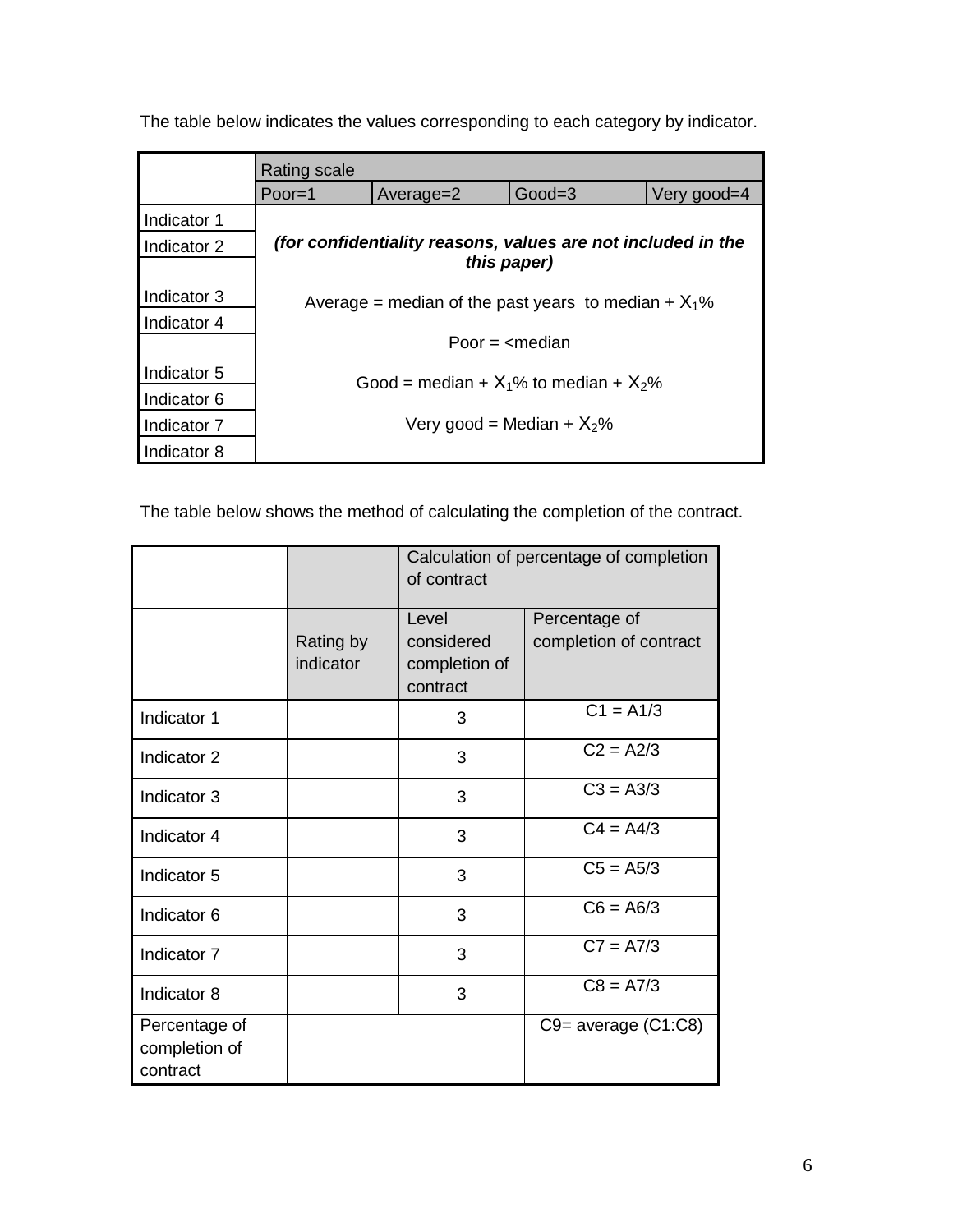# **4. Average resources**

The directorate-general undertakes to:

- create a performance unit which must respond to any questions asked by the inspector about his evaluation and his performance contract as quickly as possible,
- train the inspector in the mechanisms of assessment of performance and, where applicable, to decide on additional training courses for the inspector,
- transmit to the inspector every 10 days his performance for each indicator and the evolution of his performance over the past three months,
- verify that declarations have been allocated equitably; this will be monitored by the directorate in charge of IT,
- handle specifically any disputes in the two offices to improve the speed of payment of contentious claims.

# **5. Payment and penalties**

# **Payments**

The directorate-general undertakes to:

- ensure a more individualized management of the inspector's career with the organization of an annual career review with the director-general intended to provide the inspector with information about his professional development prospects;
- mention the names of the office's three inspectors with the best average percentage of completion of the contract in the monthly journal and on the web site of the directorate-general of Customs;
- reward inspectors who have obtained at least an average 100% completion of the contract during the last quarter;
- reward the three best inspectors over the last quarter<sup>2</sup> and enter this reward in the inspector's personal file;
- finance additional training for the best three inspectors at the end of the semester.

**EXECUTE:**<br><sup>2</sup> This one-off payment will not be linked to the collective performance incentive mechanisms.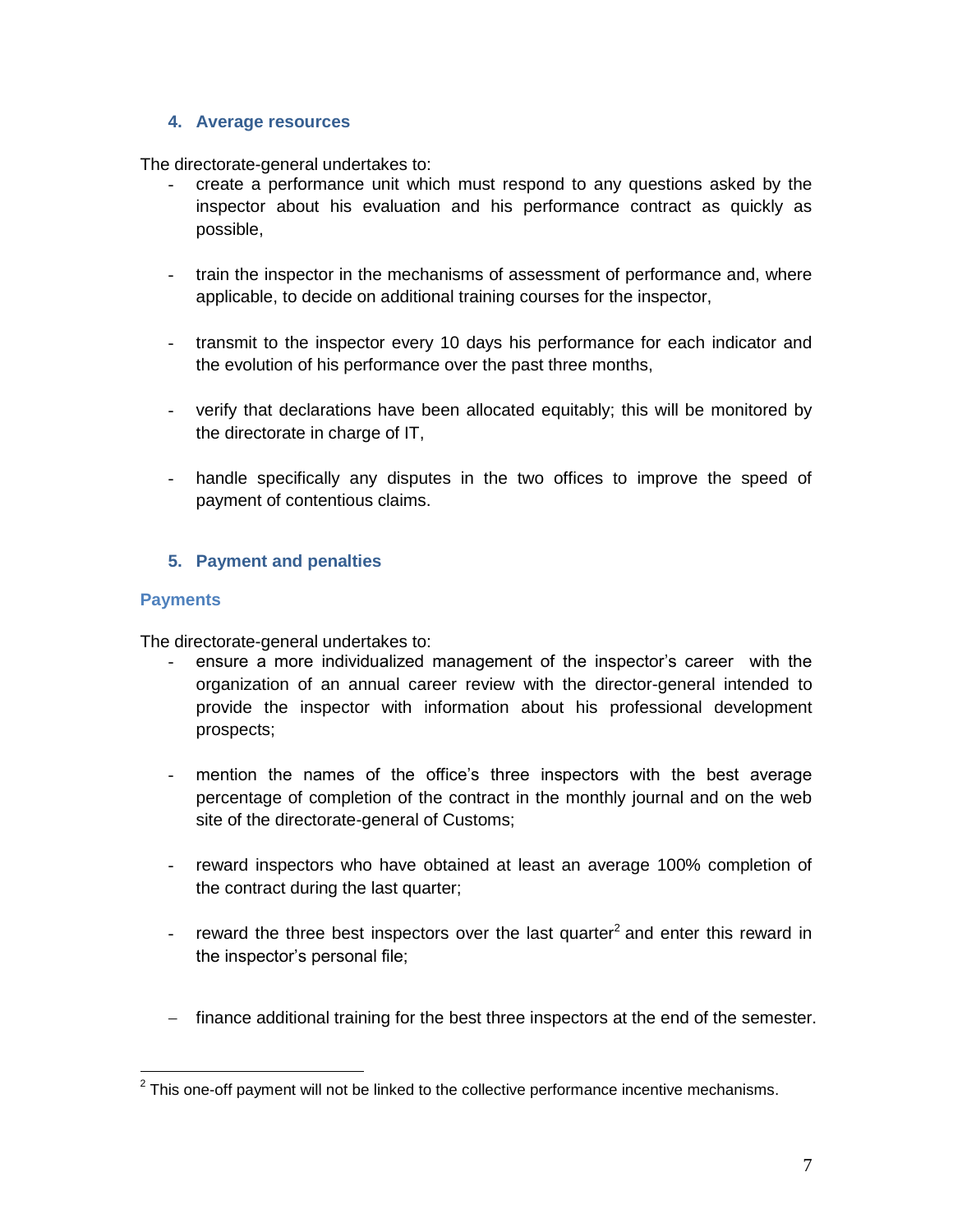# **Penalties**

If the inspector does not achieve the minimum/maximum performances required over the course of one month (see table below for the required levels for each indicator), he will be issued with a warning.

If this occurs in two consecutive months, he will be called before the head of office and the head of sector.

If this occurs a third consecutive month or where his average performance has been below 100% in the third month, the inspector will be the subject of disciplinary action by the directorate-general which could go as far as transfer for disciplinary reasons, and this service status will be included in his personal file.

|             | Minimum or maximum<br>level for each indicator | Level for each indicator |
|-------------|------------------------------------------------|--------------------------|
| Indicator 1 | minimum                                        | X1%                      |
| Indicator 2 | maximum                                        | X2%                      |
| Indicator 3 | maximum                                        | X3%                      |
| Indicator 4 | maximum                                        | X4%                      |
| Indicator 5 | minimum                                        | X5%                      |
| Indicator 6 | minimum                                        | X6%                      |
| Indicator 7 | maximum                                        | X7%                      |
| Indicator 8 | minimum                                        | X8%                      |

# **6. Term and revision of the contract**

This contract is drawn up for a period of six months. At the end of 3 months, the indicators selected in the performance contract will be the subject of an audit to verify their reliability and their relevance.

An amendment to the contract may therefore be signed if the selected indicators or target values of performance are amended. Otherwise, the contract will be renewed for a period of six months.

Done at XXX, on XXX